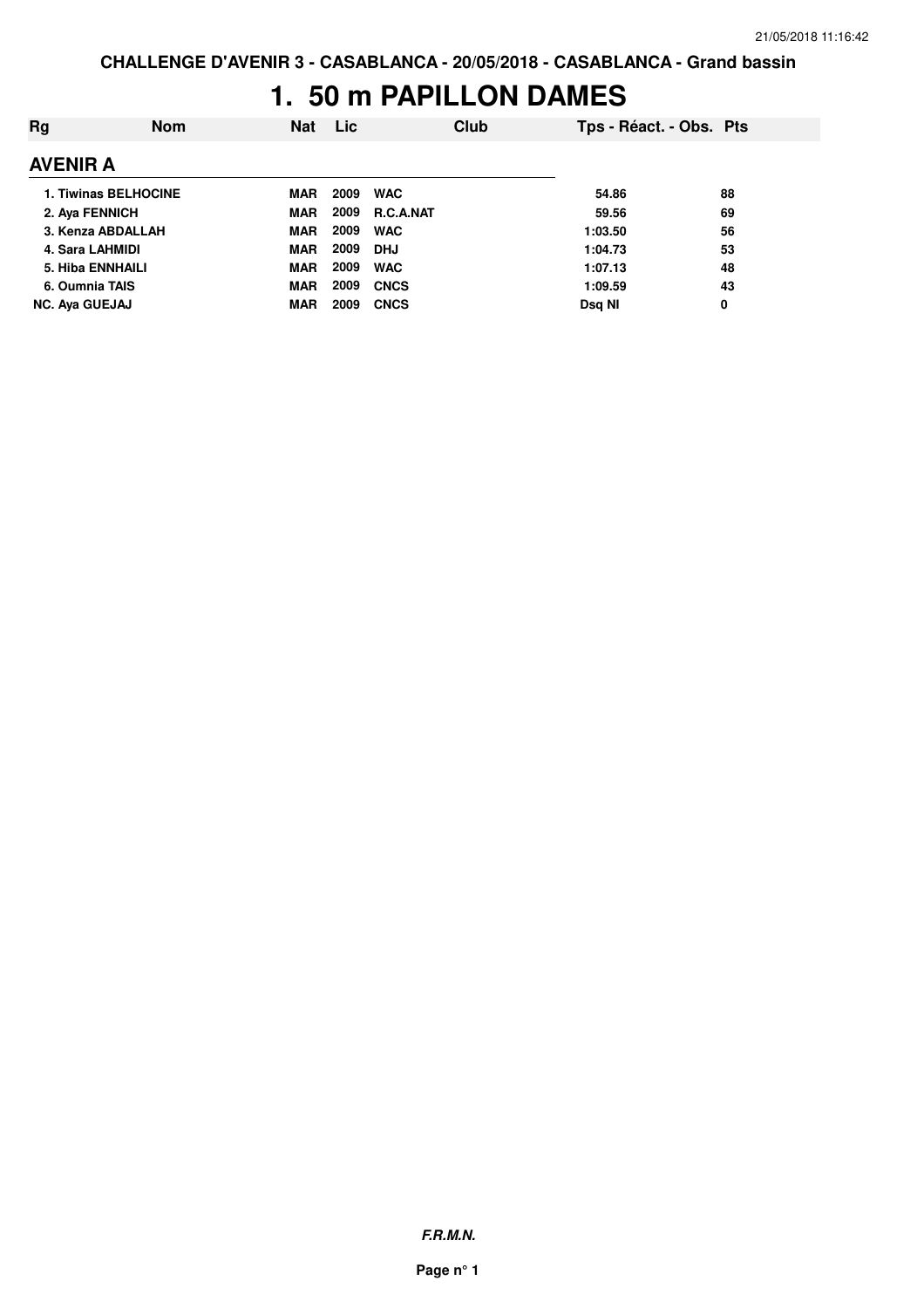# **2. 50 m PAPILLON MESSIEURS**

| Rg                     | <b>Nom</b>                 | <b>Nat</b> | Lic  | Club             | Tps - Réact. - Obs. Pts |     |
|------------------------|----------------------------|------------|------|------------------|-------------------------|-----|
| <b>AVENIR A</b>        |                            |            |      |                  |                         |     |
|                        | 1. Mohammed ESSADEQ        | <b>MAR</b> | 2009 | <b>CNCS</b>      | 44.09                   | 131 |
|                        | 2. Yasser EZZIDI           | <b>MAR</b> | 2009 | <b>R.C.A.NAT</b> | 45.07                   | 123 |
|                        | 3. Mohamed Kamil RACHID    | <b>MAR</b> | 2009 | <b>ADM</b>       | 45.88                   | 116 |
|                        | 4. Anwar KOKODIL           | <b>MAR</b> | 2009 | <b>R.C.A.NAT</b> | 48.52                   | 98  |
|                        | 5. Redallah OUASTANE       | <b>MAR</b> | 2009 | <b>CNCS</b>      | 57.73                   | 58  |
|                        | 6. Mohammed Amine BENNASRI | <b>MAR</b> | 2009 | <b>WAC</b>       | 1:04.00                 | 43  |
|                        | 7. Mohamed Adam DAHO       | <b>MAR</b> | 2009 | <b>CNCS</b>      | 1:07.80                 | 36  |
|                        | 8. Amine ZNASSNI           | <b>MAR</b> | 2009 | <b>WAC</b>       | 1:15.88                 | 25  |
| <b>NC. Saad LAHIBA</b> |                            | <b>MAR</b> | 2009 | <b>WAC</b>       | Dsa NI                  | 0   |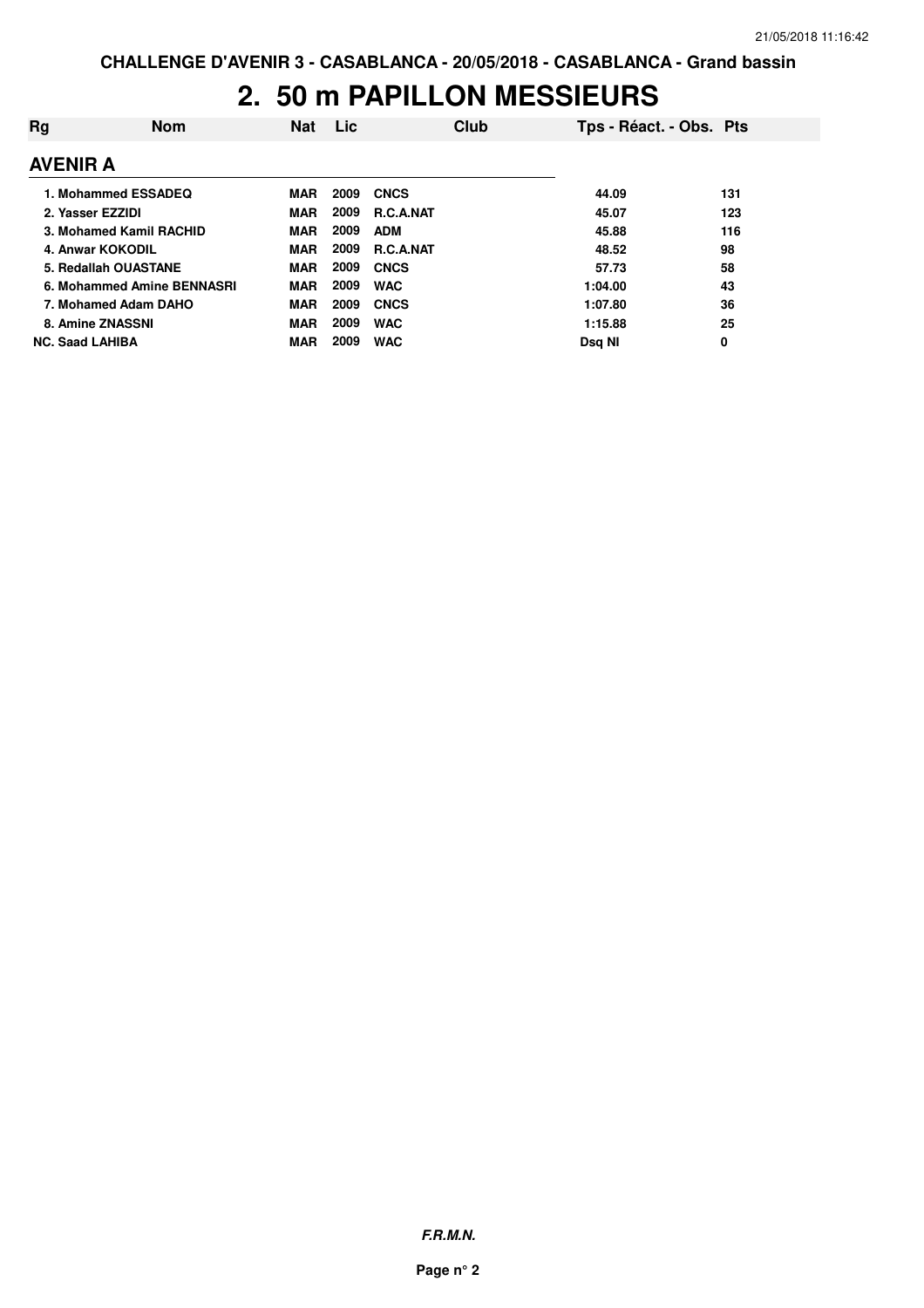# **3. 50 m NAGE LIBRE DAMES**

|    |                                    | J. | JU         |      |             | <u>III NAVL LIDNL DAMLJ</u> |          |                         |     |
|----|------------------------------------|----|------------|------|-------------|-----------------------------|----------|-------------------------|-----|
| Rg | <b>Nom</b>                         |    | <b>Nat</b> | Lic  |             | <b>Club</b>                 |          | Tps - Réact. - Obs. Pts |     |
|    | AVENIR A                           |    |            |      |             |                             |          |                         |     |
|    | 1. Hiba KHALLAD                    |    | MAR        | 2009 | <b>TSC</b>  |                             |          | 39.63                   | 214 |
|    | 2. Roaya MAHLI                     |    | <b>MAR</b> | 2009 | R.C.A.NAT   |                             |          | 39.84                   | 211 |
|    | 3. Tiwinas BELHOCINE               |    | <b>MAR</b> | 2009 | <b>WAC</b>  |                             |          | 40.36                   | 203 |
|    | 4. Lina EL MSIEH                   |    | <b>MAR</b> | 2009 | <b>DHJ</b>  |                             |          | 43.66                   | 160 |
|    | 5. Kenza ABDALLAH                  |    | <b>MAR</b> | 2009 | <b>WAC</b>  |                             |          | 44.06                   | 156 |
|    | 6. Oumnia TAIS                     |    | <b>MAR</b> | 2009 | <b>CNCS</b> |                             |          | 44.78                   | 148 |
|    | 7. Safaa ATIA                      |    | MAR        | 2009 | <b>WAC</b>  |                             |          | 47.28                   | 126 |
|    | <b>8. Hiba ENNHAILI</b>            |    | MAR        | 2009 | <b>WAC</b>  |                             |          | 47.66                   | 123 |
|    | 9. Douae MORTAJI                   |    | <b>MAR</b> | 2009 | <b>DHJ</b>  |                             |          | 47.75                   | 122 |
|    | 10. Sara LAHMIDI                   |    | <b>MAR</b> | 2009 | <b>DHJ</b>  |                             |          | 47.78                   | 122 |
|    | 11. Ghita SLIM                     |    | <b>MAR</b> | 2009 | R.C.A.NAT   |                             |          | 49.88                   | 107 |
|    | <b>12. Alae FENNICH</b>            |    | <b>MAR</b> | 2009 | R.C.A.NAT   |                             |          | 50.14                   | 106 |
|    | <b>13. Marwa EL KOURCHI</b>        |    | MAR        | 2009 | <b>ADM</b>  |                             |          | 50.64                   | 102 |
|    | 14. Aya ELHYANE                    |    | MAR        | 2009 | <b>TSC</b>  |                             |          | 51.03                   | 100 |
|    | 15. Aya FENNICH                    |    | <b>MAR</b> | 2009 | R.C.A.NAT   |                             |          | 53.52                   | 87  |
|    | 16. Soundos ATYA                   |    | <b>MAR</b> | 2009 | <b>TSC</b>  |                             |          | 53.75                   | 86  |
|    | 17. Fatimazahra BENJLIL            |    | <b>MAR</b> | 2009 | <b>CSE</b>  |                             |          | 53.97                   | 85  |
|    | 18. Majida ASSEFFAR                |    | <b>MAR</b> | 2009 | <b>ADM</b>  |                             |          | 57.05                   | 71  |
|    | 19. Fatimazahra RIDHI              |    | <b>MAR</b> | 2009 | R.C.A.NAT   |                             |          | 58.78                   | 65  |
|    | 20. Sara MSALLEK                   |    | <b>MAR</b> | 2009 | <b>CSE</b>  |                             | 1:01.31  |                         | 57  |
|    | 21. Marwa BENLAANAYA               |    | <b>MAR</b> | 2009 | R.C.A.NAT   |                             | 1:01.38  |                         | 57  |
|    | 22. Salma ALAOUI                   |    | <b>MAR</b> | 2009 | <b>TSC</b>  |                             | 1:02.64  |                         | 54  |
|    | 23. Aya KHOUDRI                    |    | <b>MAR</b> | 2009 | <b>ADM</b>  |                             | 1:04.00  |                         | 50  |
|    | 24. Malak GHAYOUB                  |    | <b>MAR</b> | 2009 | R.C.A.NAT   |                             | 1:04.03  |                         | 50  |
|    | 25. Aicha CHAHID                   |    | <b>MAR</b> | 2009 | <b>ADM</b>  |                             | 1:04.66  |                         | 49  |
|    | 26. Jannat MENGAOUI                |    | <b>MAR</b> | 2009 | <b>CNCS</b> |                             | 1:04.81  |                         | 49  |
|    | 27. Meriem BRINI                   |    | <b>MAR</b> | 2009 | <b>WAC</b>  |                             | 1:04.83  |                         | 49  |
|    | <b>28. Rihab TARMOUSSI</b>         |    | <b>MAR</b> | 2009 | <b>ADM</b>  |                             | 1:05.39  |                         | 47  |
|    | 29. Rim ELKHAYAT                   |    | <b>MAR</b> | 2009 | <b>CNCS</b> |                             | 1:05.75  |                         | 47  |
|    | 30. Hajar KASSI                    |    | MAR        | 2009 | <b>TSC</b>  |                             | 1:06.52  |                         | 45  |
|    | 31. Nihal BARGACH                  |    | <b>MAR</b> | 2009 | <b>CNCS</b> |                             | 1:06.72  |                         | 45  |
|    | 32. Boutaina BIJOUAN               |    | <b>MAR</b> | 2009 | <b>CNCS</b> |                             | 1:08.89  |                         | 40  |
|    | 33. Souha BELHOUJI                 |    | <b>MAR</b> | 2009 | <b>TSC</b>  |                             | 1:09.09  |                         | 40  |
|    | 34. Lina ZARAIDI                   |    | <b>MAR</b> | 2009 | <b>ADM</b>  |                             | 1:13.63  |                         | 33  |
|    | 35. Aya GUEJAJ                     |    | <b>MAR</b> | 2009 | <b>CNCS</b> |                             | 1:15.56  |                         | 30  |
|    | <b>NC. Safaa OUAKHIR</b>           |    | MAR        | 2009 | <b>CNCS</b> |                             | Frf n.d. |                         |     |
|    | <b>NC. Malak EL BOUZAIDI</b>       |    | MAR        | 2009 | <b>TSC</b>  |                             | Frf n.d. |                         |     |
|    | <b>AVENIR B</b>                    |    |            |      |             |                             |          |                         |     |
|    | 1. Ghita GHALIB                    |    | MAR        | 2010 | <b>TSC</b>  |                             |          | 48.03                   | 120 |
|    | 2. Ghita RIDA                      |    | MAR        | 2010 | <b>CNCS</b> |                             |          | 50.13                   | 106 |
|    | 3. Fatima Zahra GHILANE EL HASSANI |    | MAR        | 2010 | R.C.A.NAT   |                             |          | 50.41                   | 104 |
|    | 4. Fatimazahra DOUHA               |    | MAR        | 2010 | R.C.A.NAT   |                             |          | 50.45                   | 104 |
|    | 5. Farah KOKODIL                   |    | MAR        | 2010 | R.C.A.NAT   |                             |          | 50.88                   | 101 |
|    | 6. Jannate FARESSE                 |    | MAR        | 2010 | R.C.A.NAT   |                             |          | 51.27                   | 99  |
|    | 7. Yasmine EDDADSY                 |    | MAR        | 2011 | R.C.A.NAT   |                             |          | 51.56                   | 97  |
|    | 8. Yasmine ADERRAB                 |    | MAR        | 2010 | R.C.A.NAT   |                             |          | 51.97                   | 95  |
|    | 9. Mayssane YAHIA                  |    | MAR        | 2011 | <b>DHJ</b>  |                             |          | 55.47                   | 78  |
|    | 10. Rita BADRE                     |    | MAR        | 2011 | <b>CNCS</b> |                             |          | 56.09                   | 75  |
|    | <b>11. Tilelli BELHOCINE</b>       |    | MAR        | 2011 | <b>WAC</b>  |                             |          | 56.22                   | 75  |
|    | 12. Hiba KHIALI                    |    | MAR        | 2011 | <b>CNCS</b> |                             |          | 57.34                   | 70  |
|    | 13. Zineb SABIR                    |    | MAR        | 2010 | <b>CNCS</b> |                             |          | 59.63                   | 63  |
|    | <b>14. Ines TAOUFIK</b>            |    | MAR        | 2010 | R.C.A.NAT   |                             |          | 59.72                   | 62  |
|    | 15. Racha ELBROUZI                 |    | MAR        | 2010 | <b>TSC</b>  |                             | 1:00.07  |                         | 61  |
|    | 16. Rym HAIDA                      |    | MAR        | 2010 | <b>CNCS</b> |                             | 1:00.70  |                         | 59  |
|    | 17. Aicha OUADDI                   |    | MAR        | 2011 | <b>WAC</b>  |                             | 1:01.09  |                         | 58  |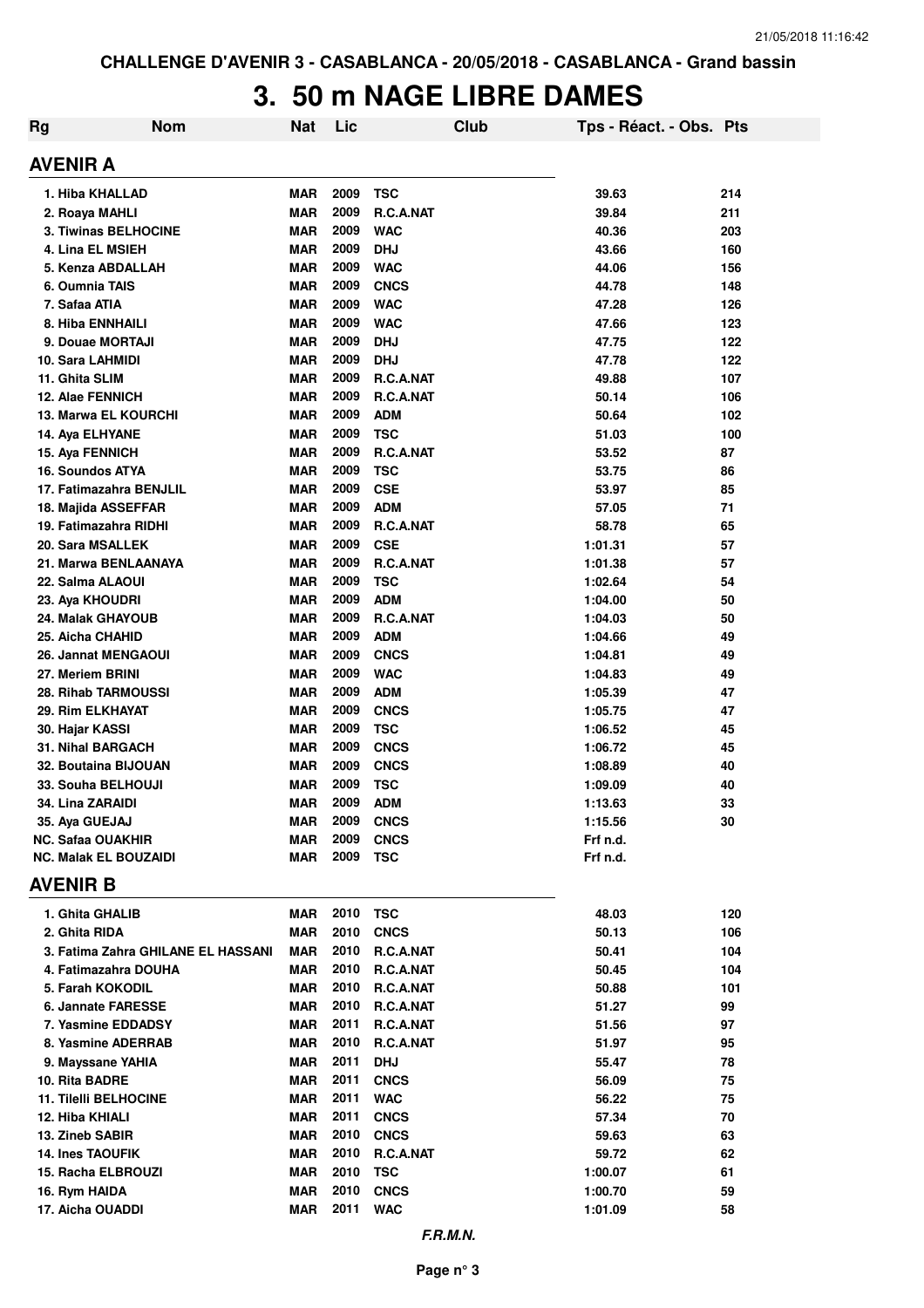# **3. 50 m NAGE LIBRE DAMES**

| Rg                      | <b>Nom</b>                  | Nat        | Lic  | Club        | Tps - Réact. - Obs. Pts |    |
|-------------------------|-----------------------------|------------|------|-------------|-------------------------|----|
| <b>AVENIR B</b>         |                             |            |      |             |                         |    |
|                         | <b>18. Hiba ELIDRISSI</b>   | <b>MAR</b> | 2010 | <b>WAC</b>  | 1:01.66                 | 57 |
|                         | <b>19. Nada BENTCHICHIA</b> | <b>MAR</b> | 2010 | <b>CSE</b>  | 1:02.05                 | 55 |
|                         | 20. Israe ELADDAOUI         | <b>MAR</b> | 2011 | <b>ADM</b>  | 1:04.84                 | 49 |
| 21. Rania NADIR         |                             | <b>MAR</b> | 2010 | <b>CNCS</b> | 1:04.95                 | 48 |
|                         | 22. Hajar KERBOUCH          | <b>MAR</b> | 2010 | R.C.A.NAT   | 1:05.50                 | 47 |
|                         | 23. Lamiaa MARHOUM          | <b>MAR</b> | 2010 | <b>WAC</b>  | 1:10.25                 | 38 |
|                         | 24. Sarah BENHAYOUN SADAFI  | <b>MAR</b> | 2010 | <b>WAC</b>  | 1:10.84                 | 37 |
|                         | 25. Malak HABBOUBI          | <b>MAR</b> | 2010 | <b>CNCS</b> | 1:10.94                 | 37 |
|                         | 26. Israa HUIMAD            | <b>MAR</b> | 2011 | <b>ADM</b>  | 1:12.11                 | 35 |
|                         | 27. Chahd MOUTI             | <b>MAR</b> | 2011 | <b>TSC</b>  | 1:13.58                 | 33 |
| 28. Mouna DARA          |                             | <b>MAR</b> | 2011 | R.C.A.NAT   | 1:13.75                 | 33 |
| 29. Hiba FRANE          |                             | <b>MAR</b> | 2011 | <b>CNCS</b> | 1:15.82                 | 30 |
|                         | 30. Khadija FIKRI           | <b>MAR</b> | 2010 | <b>CNCS</b> | 1:21.86                 | 24 |
|                         | 31. Nouzha M'HAMDI ALAOUI   | <b>MAR</b> | 2010 | <b>WAC</b>  | 1:30.91                 | 17 |
|                         | 32. Nour BOUHASSOUNE        | <b>MAR</b> | 2010 | <b>WAC</b>  | 1:37.66                 | 14 |
|                         | <b>NC. Khadija KORAIT</b>   | <b>MAR</b> | 2010 | <b>ADM</b>  | Frf n.d.                |    |
| <b>NC. Rihane RIAHI</b> |                             | <b>MAR</b> | 2010 | <b>CSE</b>  | Frf n.d.                |    |
| <b>NC. Iman NADIR</b>   |                             | <b>MAR</b> | 2010 | <b>CSE</b>  | Frf n.d.                |    |

**F.R.M.N.**

**Page n° 4**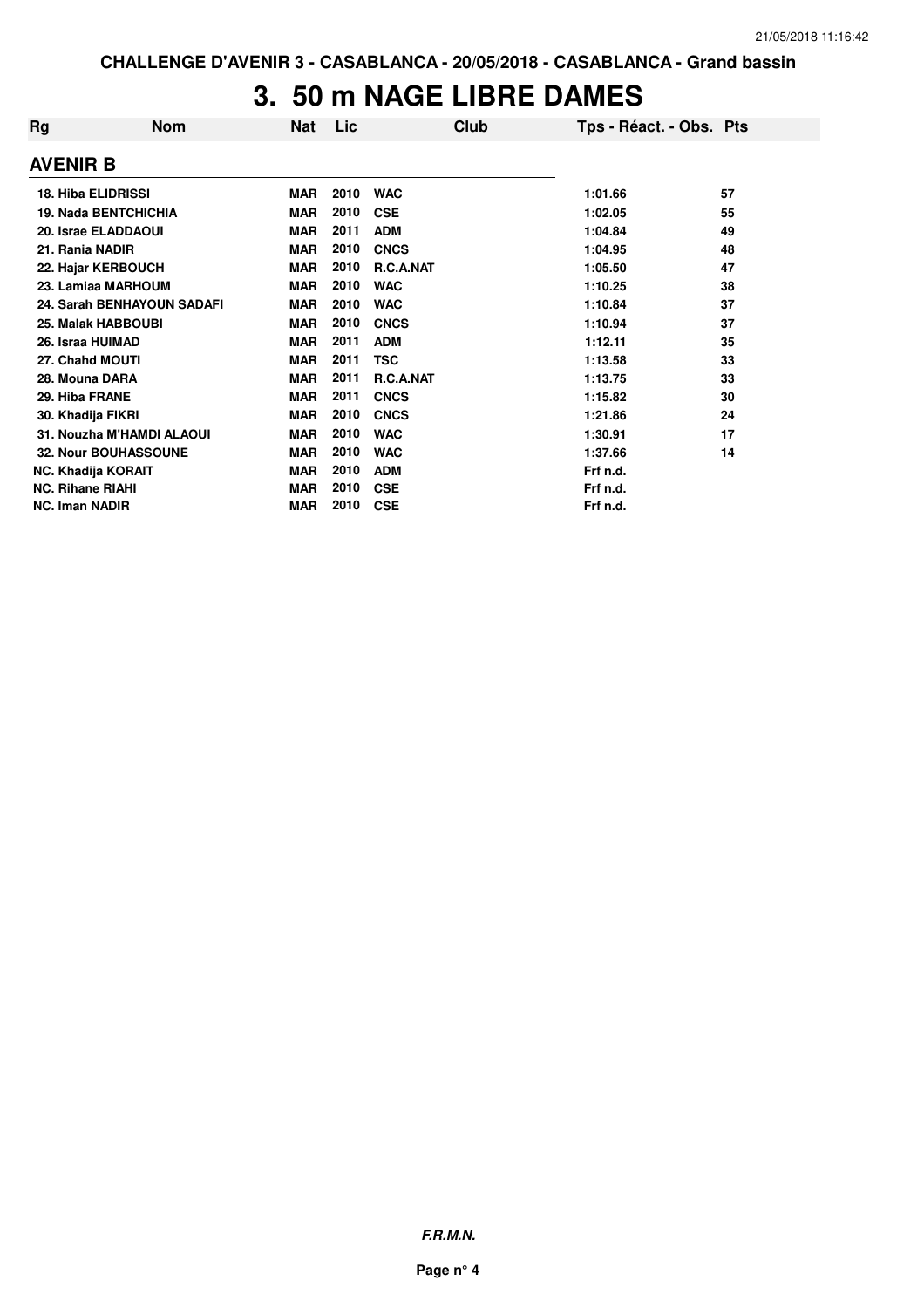## **4. 50 m NAGE LIBRE MESSIEURS**

| <b>Rg</b> | <b>Nom</b>                                    | Nat                      | Lic          | <b>Club</b>                | Tps - Réact. - Obs. Pts |                |
|-----------|-----------------------------------------------|--------------------------|--------------|----------------------------|-------------------------|----------------|
|           | <b>AVENIR A</b>                               |                          |              |                            |                         |                |
|           | 1. Mohammed ESSADEQ                           | <b>MAR</b>               | 2009         | <b>CNCS</b>                | 39.10                   | 153            |
|           | 2. Mohamed Amine SIFALLAH                     | <b>MAR</b>               | 2009         | <b>WAC</b>                 | 39.36                   | 149            |
|           | 3. Mohamed Kamil RACHID                       | <b>MAR</b>               | 2009         | <b>ADM</b>                 | 39.97                   | 143            |
|           | 4. Anwar KOKODIL                              | <b>MAR</b>               | 2009         | <b>R.C.A.NAT</b>           | 40.76                   | 135            |
|           | 5. Abdullah Taher SERHIR                      | <b>MAR</b>               | 2009         | <b>CNCS</b>                | 41.44                   | 128            |
|           | <b>6. Ayoub CHBIHI EL WAHOUDI</b>             | <b>MAR</b>               | 2009         | <b>ADM</b>                 | 42.47                   | 119            |
|           | 7. Ahmed Zaid KORAIT                          | <b>MAR</b>               | 2009         | <b>ADM</b>                 | 43.44                   | 111            |
|           | 8. Adam ZOUHAIRI                              | <b>MAR</b>               | 2009         | <b>DHJ</b>                 | 43.59                   | 110            |
|           | 9. Ahmed Yassine AFRIAD                       | <b>MAR</b>               | 2009         | <b>CSE</b>                 | 43.70                   | 109            |
|           | 10. Mohammed Amine BENNASRI                   | <b>MAR</b>               | 2009         | <b>WAC</b>                 | 45.89                   | 94             |
|           | 11. Redallah OUASTANE                         | <b>MAR</b>               | 2009         | <b>CNCS</b>                | 46.06                   | 93             |
|           | 12. Aymen OUNNAB                              | <b>MAR</b>               | 2009         | <b>DHJ</b>                 | 46.48                   | 91             |
|           | 13. Ghali LAKRADI                             | MAR                      | 2009         | <b>TSC</b>                 | 46.50                   | 90             |
|           | 14. Adam ELMESKINI                            | MAR                      | 2009         | <b>CNCS</b>                | 46.98                   | 88             |
|           | <b>15. Walid GOUMARI</b>                      | <b>MAR</b>               | 2009         | <b>CNCS</b>                | 47.03                   | 87             |
|           | <b>16. Haitam BOUCHGHOUL</b>                  | <b>MAR</b>               | 2009         | <b>CNCS</b>                | 47.56                   | 85             |
|           | 17. Mohammed Ziad KETTANI                     | MAR                      | 2009         | <b>DHJ</b>                 | 48.13                   | 82             |
|           | 18. Elmehdi BOUAYADI                          | <b>MAR</b>               | 2009         | <b>TSC</b>                 | 48.53                   | 80             |
|           | 19. Yasser OUAKSSIM                           | <b>MAR</b>               | 2009         | <b>WAC</b>                 | 49.00                   | 77             |
|           | 20. Saad LAHIBA                               | <b>MAR</b>               | 2009         | <b>WAC</b>                 | 49.50                   | 75             |
|           | 21. Yahya TAWSSI                              | <b>MAR</b>               | 2009         | <b>TSC</b>                 | 49.94                   | 73             |
|           | 22. Mohamed Ilyas NACHIT                      | <b>MAR</b>               | 2009         | <b>ADM</b>                 | 50.64                   | 70             |
|           | 23. Anas ALAOUI BALGHITI                      | <b>MAR</b>               | 2009         | <b>ADM</b>                 | 52.22                   | 64             |
|           | 24. Yahya OUAHMANE                            | <b>MAR</b>               | 2009         | <b>CNCS</b>                | 52.53                   | 63             |
|           | 25. Hamza BERRADA                             | <b>MAR</b>               | 2009         | <b>CSE</b>                 | 53.85                   | 58             |
|           | 26. Mohamed Yahya ENNACIRI                    | <b>MAR</b>               | 2009         | <b>TSC</b>                 | 55.70                   | 52             |
|           | 27. Mohamed ENNAAMANI                         | <b>MAR</b>               | 2009         | <b>CSE</b>                 | 56.13                   | 51             |
|           | 28. Mohamed EL YAZIDI                         | <b>MAR</b>               | 2009         | <b>TSC</b>                 | 56.69                   | 50             |
|           | 29. Yassine BERRADA                           | <b>MAR</b>               | 2009         | <b>CSE</b>                 | 56.95                   | 49             |
|           | 30. Yassine CHRIHI                            | <b>MAR</b>               | 2009<br>2009 | <b>CNCS</b>                | 57.72                   | 47             |
|           | 31. Mustapha QUARMOUCHI                       | <b>MAR</b>               | 2009         | <b>ADM</b>                 | 58.13                   | 46             |
|           | 32. Mohamed Akram CHAFII                      | <b>MAR</b><br><b>MAR</b> | 2009         | <b>CSEJL</b><br><b>ADM</b> | 58.47<br>1:01.03        | 45<br>40       |
|           | 33. Yahya BENZINE<br><b>34. Amine ZNASSNI</b> | <b>MAR</b>               | 2009         | <b>WAC</b>                 | 1:01.06                 | 40             |
|           | 35. Yanis SEDDIKI                             | <b>MAR</b>               | 2009         |                            |                         | 39             |
|           | <b>36. Ziad OUITASSANE</b>                    | <b>MAR</b>               | 2009         | <b>CNCS</b><br><b>CSE</b>  | 1:01.33<br>1:01.36      | 39             |
|           | <b>37. Mouad OUITASSANE</b>                   | <b>MAR</b>               | 2009         | <b>CSE</b>                 | 1:03.44                 | 35             |
|           | 37. Adam ZNASSNI                              | <b>MAR</b>               | 2009         | <b>WAC</b>                 | 1:03.44                 | 35             |
|           | 39. Adam HIMMECH                              | <b>MAR</b>               | 2009         | <b>TSC</b>                 | 1:04.30                 | 34             |
|           | <b>40. Younes BENOUINI</b>                    | <b>MAR</b>               | 2009         | <b>TSC</b>                 | 1:04.44                 | 34             |
|           | <b>41. Moad ACHDINI</b>                       | MAR                      | 2009         | <b>CSEJL</b>               | 1:05.86                 | 32             |
|           | 42. Mohammed Reda CHOUAIT                     | MAR                      | 2009         | <b>CSEJL</b>               | 1:06.53                 | 31             |
|           | <b>43. Souhail BENMANSOUR</b>                 | <b>MAR</b>               | 2009         | R.C.A.NAT                  | 1:08.55                 | 28             |
|           | 44. Wassim BENKARROUM                         | <b>MAR</b>               | 2009         | <b>TSC</b>                 | 1:11.45                 | 25             |
|           | 45. Aymen GHAYOUB                             | <b>MAR</b>               | 2009         | R.C.A.NAT                  | 1:14.53                 | 22             |
|           | <b>46. Mouad DALILI</b>                       | <b>MAR</b>               | 2009         | R.C.A.NAT                  | 1:16.91                 | 20             |
|           | 47. Yahia BOUKAMAR                            | <b>MAR</b>               | 2009         | R.C.A.NAT                  | 1:35.09                 | 10             |
|           | 48. Ilyas CASTERS                             | <b>MAR</b>               | 2009         | R.C.A.NAT                  | 1:49.16                 | $\overline{7}$ |
|           | <b>NC. Samy CHAJAI</b>                        | <b>MAR</b>               | 2009         | <b>ADM</b>                 | Frf n.d.                |                |
|           | NC. Hamza ALQADI                              | <b>MAR</b>               | 2009         | <b>CNCS</b>                | Frf n.d.                |                |
|           | NC. Mohamed Ali ELMASTARI                     | <b>MAR</b>               | 2009         | <b>CNCS</b>                | Frf n.d.                |                |
|           | NC. Rayane HARAKAT                            | <b>MAR</b>               | 2009         | <b>CNCS</b>                | Frf n.d.                |                |
|           | <b>NC. Hamza LOUZI</b>                        | <b>MAR</b>               | 2009         | R.C.A.NAT                  | Frf n.d.                |                |
|           | <b>NC. Omar MOUNAIM</b>                       | <b>MAR</b>               | 2009         | <b>WAC</b>                 | Frf n.d.                |                |
|           | <b>NC. Daoud NACIR</b>                        | <b>MAR</b>               | 2009         | <b>WAC</b>                 | Frf n.d.                |                |
|           | <b>NC. Achraf MOUJAHID</b>                    | <b>MAR</b>               | 2009         | R.C.A.NAT                  | Dsq FD                  | $\pmb{0}$      |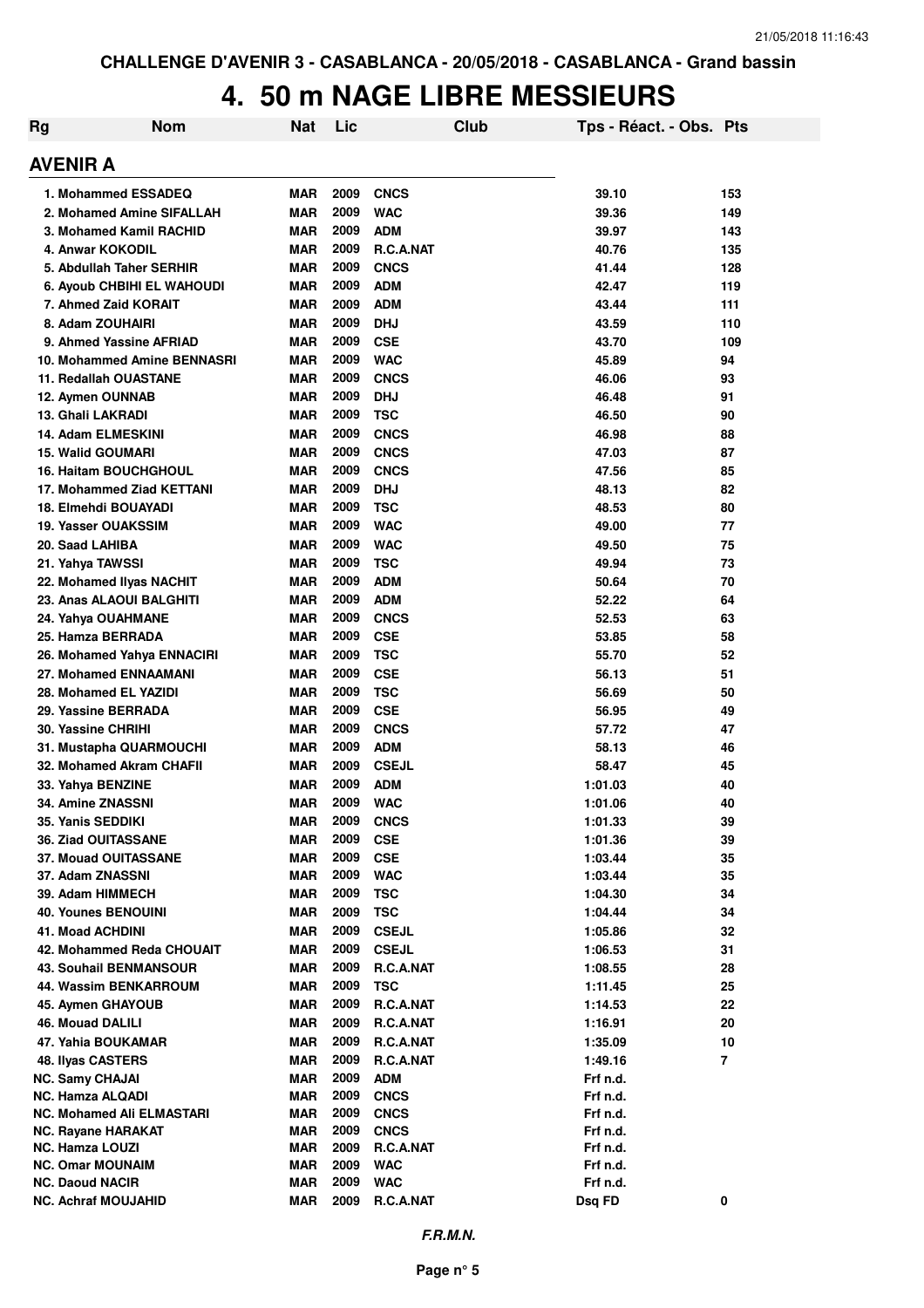### **4. 50 m NAGE LIBRE MESSIEURS**

| Rg | <b>Nom</b>                        | Nat        | Lic  | Club             | Tps - Réact. - Obs. Pts |     |
|----|-----------------------------------|------------|------|------------------|-------------------------|-----|
|    | AVENIR B                          |            |      |                  |                         |     |
|    | 1. Ahmed Ali NAMLY                | <b>MAR</b> | 2010 | <b>CNCS</b>      | 41.38                   | 129 |
|    | 2. Yahya RADELLAH                 | <b>MAR</b> | 2010 | <b>CNCS</b>      | 47.66                   | 84  |
|    | 3. Adam BCHIRI                    | <b>MAR</b> | 2010 | <b>ADM</b>       | 48.97                   | 77  |
|    | 4. Yahya AKKAR                    | <b>MAR</b> | 2010 | <b>ADM</b>       | 49.81                   | 74  |
|    | 5. Mohammed EL BOURNI DRIOUAK     | <b>MAR</b> | 2010 | <b>WAC</b>       | 50.63                   | 70  |
|    | 6. Anas HAMMOUDA                  | <b>MAR</b> | 2011 | <b>ADM</b>       | 52.22                   | 64  |
|    | 7. Rayane STATI                   | <b>MAR</b> | 2010 | <b>ADM</b>       | 54.16                   | 57  |
|    | 8. Mohamed Taha SENTISSI          | <b>MAR</b> | 2010 | <b>WAC</b>       | 54.59                   | 56  |
|    | 9. Mohamed Amir TOUMI             | <b>MAR</b> | 2010 | <b>CNCS</b>      | 55.03                   | 54  |
|    | 10. Adnane BELAIDI                | <b>MAR</b> | 2010 | <b>CSE</b>       | 57.03                   | 49  |
|    | 11. Mohamed Amir NOUARA           | <b>MAR</b> | 2010 | <b>ADM</b>       | 57.08                   | 49  |
|    | 12. Ghali LARAKI                  | <b>MAR</b> | 2010 | <b>ADM</b>       | 58.09                   | 46  |
|    | 13. Anas KARAM                    | <b>MAR</b> | 2010 | <b>CSEJL</b>     | 58.28                   | 46  |
|    | 14. Yahia EL AGBANI               | <b>MAR</b> | 2010 | <b>WAC</b>       | 59.95                   | 42  |
|    | <b>15. Karim MOUNAHID</b>         | <b>MAR</b> | 2010 | <b>CNCS</b>      | 1:00.16                 | 41  |
|    | 16. Ilyass REGRAGUI               | <b>MAR</b> | 2010 | <b>ADM</b>       | 1:00.78                 | 40  |
|    | 17. Zayd MASSAOUI                 | <b>MAR</b> | 2010 | <b>CNCS</b>      | 1:01.69                 | 38  |
|    | 18. Haitam TAHIRI                 | <b>MAR</b> | 2010 | <b>TSC</b>       | 1:02.16                 | 38  |
|    | 19. Sami NAJAH                    | <b>MAR</b> | 2010 | <b>CNCS</b>      | 1:02.33                 | 37  |
|    | 20. Zayd AGUEZZALE                | <b>MAR</b> | 2010 | <b>WAC</b>       | 1:02.38                 | 37  |
|    | 21. Ibrahim WASFI                 | <b>MAR</b> | 2010 | <b>WAC</b>       | 1:02.66                 | 37  |
|    | 22. Jad ATIF                      | <b>MAR</b> | 2011 | <b>TSC</b>       | 1:02.94                 | 36  |
|    | 23. Mohamed Amine TAOUBA          | <b>MAR</b> | 2011 | <b>CNCS</b>      | 1:03.72                 | 35  |
|    | 24. Mohamed Mehdi MEDAGHRI ALAOUI | <b>MAR</b> | 2011 | <b>CNCS</b>      | 1:03.88                 | 35  |
|    | 25. Ayoub BOUKCEM                 | <b>MAR</b> | 2010 | <b>CNCS</b>      | 1:08.84                 | 28  |
|    | 26. Sohaib BEL MAHEDI             | <b>MAR</b> | 2010 | <b>CNCS</b>      | 1:10.59                 | 25  |
|    | 27. Nael BOURAHLA                 | <b>MAR</b> | 2010 | <b>WAC</b>       | 1:10.66                 | 25  |
|    | 28. Mamoun ZOHRY                  | <b>MAR</b> | 2010 | <b>WAC</b>       | 1:11.05                 | 25  |
|    | 29. Mohamed Reda NAJAH            | <b>MAR</b> | 2010 | <b>R.C.A.NAT</b> | 1:11.19                 | 25  |
|    | 30. Rayyane SABER                 | <b>MAR</b> | 2010 | <b>ADM</b>       | 1:11.69                 | 24  |
|    | 31. Anas HASSANINE                | <b>MAR</b> | 2010 | <b>ADM</b>       | 1:11.97                 | 24  |
|    | 32. Walid BELALI                  | <b>MAR</b> | 2010 | <b>ADM</b>       | 1:16.52                 | 20  |
|    | 33. Taha EL AGBANI                | <b>MAR</b> | 2011 | <b>WAC</b>       | 1:18.19                 | 19  |
|    | 34. Anas MENBEH                   | <b>MAR</b> | 2011 | <b>CNCS</b>      | 1:18.34                 | 19  |
|    | 35. Yasser OUFKIR                 | <b>MAR</b> | 2010 | <b>CNCS</b>      | 1:20.09                 | 17  |
|    | 36. Mohamed Adam ZARAIDI          | <b>MAR</b> | 2011 | <b>ADM</b>       | 1:20.61                 | 17  |
|    | <b>37. Ali BENOUINI</b>           | <b>MAR</b> | 2011 | <b>TSC</b>       | 1:26.56                 | 14  |
|    | <b>38. Yassine SAFRIOUI</b>       | <b>MAR</b> | 2011 | <b>TSC</b>       | 1:34.56                 | 10  |
|    | <b>NC. Reda Mohamed TRACHEN</b>   | <b>MAR</b> | 2011 | <b>CNCS</b>      | Frf n.d.                |     |
|    | <b>NC. Ali ELYOUSFI</b>           | <b>MAR</b> | 2011 | <b>ADM</b>       | Frf n.d.                |     |
|    | <b>NC. Mohamed Taha CHAHI</b>     | <b>MAR</b> | 2010 | R.C.A.NAT        | Frf n.d.                |     |
|    | <b>NC. Abdelkarim ENNOUINI</b>    | <b>MAR</b> | 2010 | R.C.A.NAT        | Frf n.d.                |     |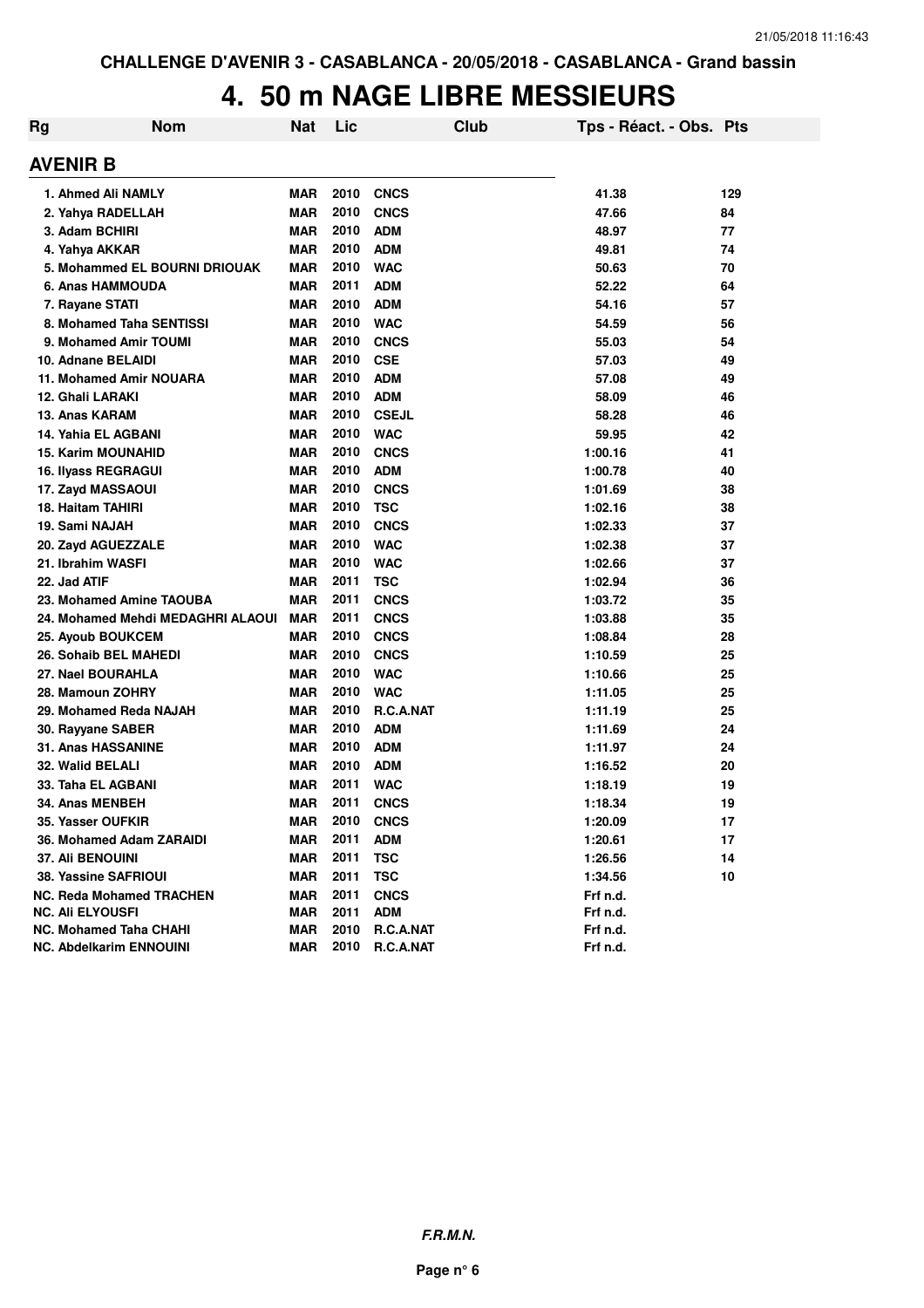## **5. 50 m BRASSE DAMES**

| <b>Rg</b> | <b>Nom</b>                         | <b>Nat</b> | Lic  | <b>Club</b> | Tps - Réact. - Obs. Pts |     |
|-----------|------------------------------------|------------|------|-------------|-------------------------|-----|
|           | <b>AVENIR A</b>                    |            |      |             |                         |     |
|           | 1. Roaya MAHLI                     | <b>MAR</b> | 2009 | R.C.A.NAT   | 57.67                   | 138 |
|           | 2. Hiba KHALLAD                    | <b>MAR</b> | 2009 | <b>TSC</b>  | 58.88                   | 130 |
|           | 3. Lina EL MSIEH                   | <b>MAR</b> | 2009 | <b>DHJ</b>  | 59.63                   | 125 |
|           | 4. Maroua CHEMMAOUI                | <b>MAR</b> | 2009 | <b>CNCS</b> | 1:01.61                 | 113 |
|           | 5. Basma BOUAKIL EL IDRISSI        | <b>MAR</b> | 2009 | <b>CNCS</b> | 1:02.03                 | 111 |
|           | 6. Marwa BENLAANAYA                | <b>MAR</b> | 2009 | R.C.A.NAT   | 1:05.38                 | 95  |
|           | 7. Hajar KASSI                     | <b>MAR</b> | 2009 | <b>TSC</b>  | 1:07.78                 | 85  |
|           | 8. Soundos ATYA                    | <b>MAR</b> | 2009 | <b>TSC</b>  | 1:13.64                 | 66  |
|           | 9. Aicha CHAHID                    | <b>MAR</b> | 2009 | <b>ADM</b>  | 1:14.81                 | 63  |
|           | 10. Aya KHOUDRI                    | <b>MAR</b> | 2009 | <b>ADM</b>  | 1:15.45                 | 61  |
|           | <b>NC. Malak EL BOUZAIDI</b>       | <b>MAR</b> | 2009 | <b>TSC</b>  | Frf n.d.                |     |
|           | <b>AVENIR B</b>                    |            |      |             |                         |     |
|           | 1. Farah KOKODIL                   | <b>MAR</b> | 2010 | R.C.A.NAT   | 1:03.08                 | 105 |
|           | 2. Fatimazahra DOUHA               | <b>MAR</b> | 2010 | R.C.A.NAT   | 1:05.14                 | 96  |
|           | 3. Zineb SABIR                     | <b>MAR</b> | 2010 | <b>CNCS</b> | 1:07.10                 | 87  |
|           | 4. Fatima Zahra GHILANE EL HASSANI | <b>MAR</b> | 2010 | R.C.A.NAT   | 1:07.47                 | 86  |
|           | 5. Ines TAOUFIK                    | <b>MAR</b> | 2010 | R.C.A.NAT   | 1:08.13                 | 84  |
|           | 6. Malak JEBRI                     | <b>MAR</b> | 2010 | R.C.A.NAT   | 1:10.91                 | 74  |
|           | 7. Ghita GHALIB                    | <b>MAR</b> | 2010 | <b>TSC</b>  | 1:12.16                 | 70  |
|           | 8. Racha ELBROUZI                  | <b>MAR</b> | 2010 | <b>TSC</b>  | 1:13.31                 | 67  |
|           | 9. Hajar KERBOUCH                  | <b>MAR</b> | 2010 | R.C.A.NAT   | 1:14.63                 | 63  |
|           | 10. Mouna DARA                     | <b>MAR</b> | 2011 | R.C.A.NAT   | 1:16.22                 | 60  |
|           | 11. Rym HAIDA                      | <b>MAR</b> | 2010 | <b>CNCS</b> | 1:32.66                 | 33  |
|           | 12. Rania NADIR                    | <b>MAR</b> | 2010 | <b>CNCS</b> | 1:36.44                 | 29  |
|           | <b>NC. Khadija KORAIT</b>          | <b>MAR</b> | 2010 | <b>ADM</b>  | Frf n.d.                |     |
|           | <b>NC. Hiba KHIALI</b>             | <b>MAR</b> | 2011 | <b>CNCS</b> | Dsq NI                  | 0   |
|           | <b>NC. Nour BOUHASSOUNE</b>        | <b>MAR</b> | 2010 | <b>WAC</b>  | Dsq NI                  | 0   |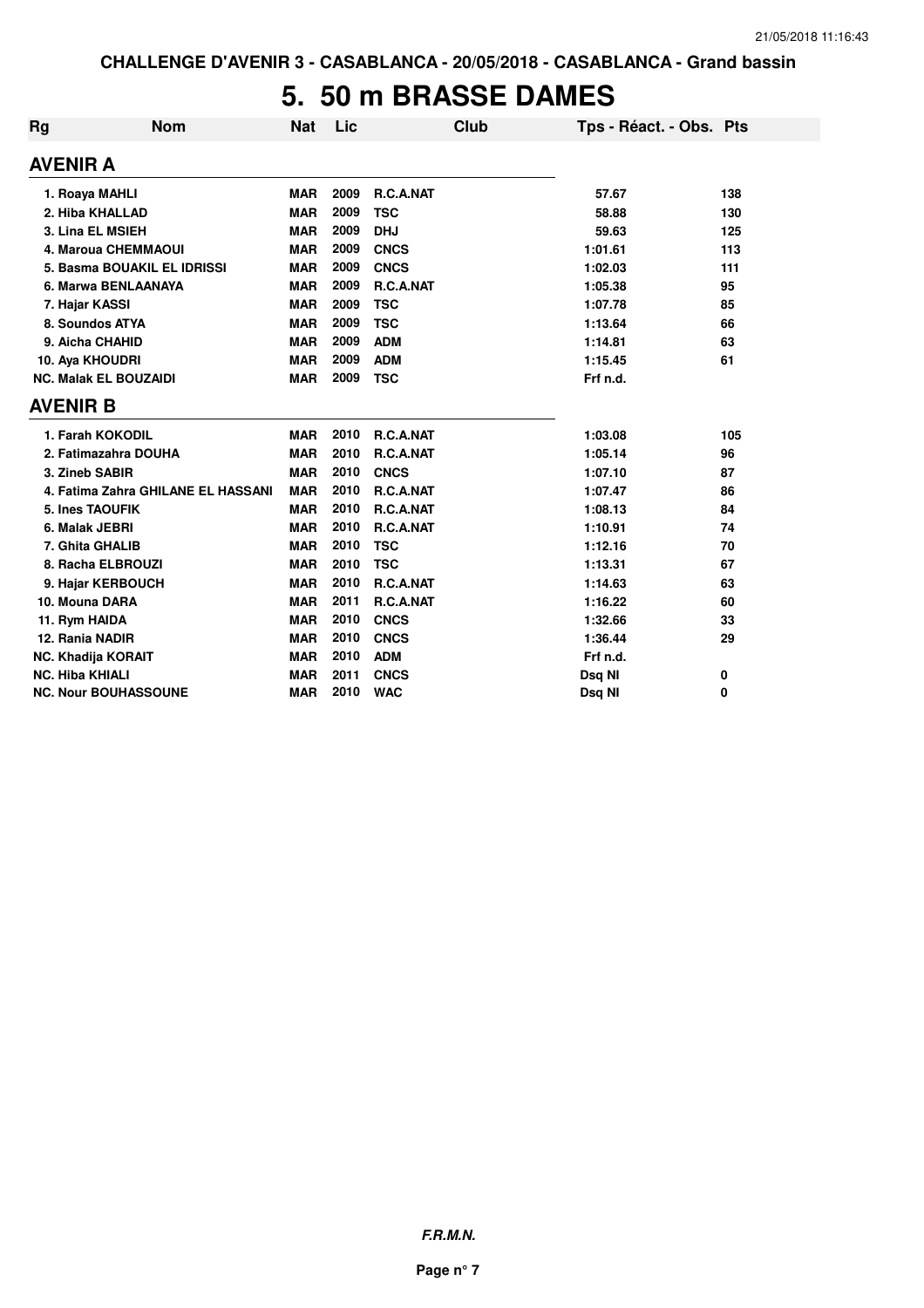### **6. 50 m BRASSE MESSIEURS**

| Rg | Nom                             | <b>Nat</b> | Lic  | <b>Club</b>      | Tps - Réact. - Obs. Pts |     |
|----|---------------------------------|------------|------|------------------|-------------------------|-----|
|    | <b>AVENIR A</b>                 |            |      |                  |                         |     |
|    | 1. Yasser EZZIDI                | <b>MAR</b> | 2009 | R.C.A.NAT        | 50.21                   | 149 |
|    | 2. Adam ZOUHAIRI                | <b>MAR</b> | 2009 | <b>DHJ</b>       | 53.28                   | 125 |
|    | 3. Aymen OUNNAB                 | <b>MAR</b> | 2009 | <b>DHJ</b>       | 54.53                   | 117 |
|    | 4. Mohamed Adam DAHO            | <b>MAR</b> | 2009 | <b>CNCS</b>      | 1:00.94                 | 83  |
|    | 5. Mohamed Amine SIFALLAH       | <b>MAR</b> | 2009 | <b>WAC</b>       | 1:02.61                 | 77  |
|    | 6. Yahya TAWSSI                 | <b>MAR</b> | 2009 | <b>TSC</b>       | 1:03.06                 | 75  |
|    | 7. Elmehdi BOUAYADI             | <b>MAR</b> | 2009 | <b>TSC</b>       | 1:03.28                 | 74  |
|    | 8. Haitam BOUCHGHOUL            | <b>MAR</b> | 2009 | <b>CNCS</b>      | 1:03.60                 | 73  |
|    | 8. Ahmed Zaid KORAIT            | <b>MAR</b> | 2009 | <b>ADM</b>       | 1:03.60                 | 73  |
|    | 10. Ghali LAKRADI               | <b>MAR</b> | 2009 | <b>TSC</b>       | 1:10.88                 | 53  |
|    | 11. Adam HIMMECH                | <b>MAR</b> | 2009 | <b>TSC</b>       | 1:22.09                 | 34  |
|    | <b>12. Wassim BENKARROUM</b>    | <b>MAR</b> | 2009 | <b>TSC</b>       | 1:24.00                 | 32  |
|    | <b>NC. Hamza ALQADI</b>         | <b>MAR</b> | 2009 | <b>CNCS</b>      | Frf n.d.                |     |
|    | <b>NC. Hamza LOUZI</b>          | <b>MAR</b> | 2009 | <b>R.C.A.NAT</b> | Frf n.d.                |     |
|    | <b>NC. Achraf MOUJAHID</b>      | <b>MAR</b> | 2009 | R.C.A.NAT        | Frf n.d.                |     |
|    | <b>NC. Yassine CHRIHI</b>       | <b>MAR</b> | 2009 | <b>CNCS</b>      | Dsq NI                  | 0   |
|    | <b>NC. Walid OUAHLA</b>         | <b>MAR</b> | 2009 | <b>CNCS</b>      | Dsq NI                  | 0   |
|    | <b>NC. Yahya BENZINE</b>        | <b>MAR</b> | 2009 | <b>ADM</b>       | Dsq NI                  | 0   |
|    | <b>NC. Yahia BOUKAMAR</b>       | <b>MAR</b> | 2009 | R.C.A.NAT        | Dsq NI                  | 0   |
|    | <b>NC. Younes BENOUINI</b>      | <b>MAR</b> | 2009 | <b>TSC</b>       | Dsq NI                  | 0   |
|    | <b>NC. Adam ZNASSNI</b>         | <b>MAR</b> | 2009 | <b>WAC</b>       | Dsq Nl                  | 0   |
|    | AVENIR B                        |            |      |                  |                         |     |
|    | 1. Ryad Yahia M'GHARI           | <b>MAR</b> | 2010 | <b>DHJ</b>       | 56.03                   | 107 |
|    | 2. Anas HAMMOUDA                | <b>MAR</b> | 2011 | <b>ADM</b>       | 1:03.16                 | 75  |
|    | 3. Mohamed Rayane WAHAB         | <b>MAR</b> | 2010 | <b>CSEJL</b>     | 1:07.81                 | 60  |
|    | 4. Haitam TAHIRI                | <b>MAR</b> | 2010 | <b>TSC</b>       | 1:08.22                 | 59  |
|    | 5. Ilyass REGRAGUI              | <b>MAR</b> | 2010 | <b>ADM</b>       | 1:08.76                 | 58  |
|    | 6. Mohammed Amine MIRHLAMI      | <b>MAR</b> | 2011 | <b>DHJ</b>       | 1:11.19                 | 52  |
|    | 7. Mohamed Taha SENTISSI        | <b>MAR</b> | 2010 | <b>WAC</b>       | 1:12.28                 | 50  |
|    | 8. Ibrahim WASFI                | <b>MAR</b> | 2010 | <b>WAC</b>       | 1:16.06                 | 43  |
|    | 9. Jad ATIF                     | <b>MAR</b> | 2011 | <b>TSC</b>       | 1:18.03                 | 39  |
|    | 10. Sami NAJAH                  | <b>MAR</b> | 2010 | <b>CNCS</b>      | 1:18.34                 | 39  |
|    | 11. Yahia EL AGBANI             | <b>MAR</b> | 2010 | <b>WAC</b>       | 1:20.19                 | 36  |
|    | 12. Mohamed Reda NAJAH          | <b>MAR</b> | 2010 | R.C.A.NAT        | 1:22.91                 | 33  |
|    | <b>NC. Mohamed Taha CHAHI</b>   | <b>MAR</b> | 2010 | R.C.A.NAT        | Frf n.d.                |     |
|    | <b>NC. Sohaib BEL MAHEDI</b>    | <b>MAR</b> | 2010 | <b>CNCS</b>      | Dsq NI                  | 0   |
|    | <b>NC. Yasser OUFKIR</b>        | <b>MAR</b> | 2010 | <b>CNCS</b>      | Dsq NI                  | 0   |
|    | <b>NC. Mohamed Amine TAOUBA</b> | <b>MAR</b> | 2011 | <b>CNCS</b>      | Dsq NI                  | 0   |
|    | <b>NC. Mohamed Amir TOUMI</b>   | <b>MAR</b> | 2010 | <b>CNCS</b>      | Dsq NI                  | 0   |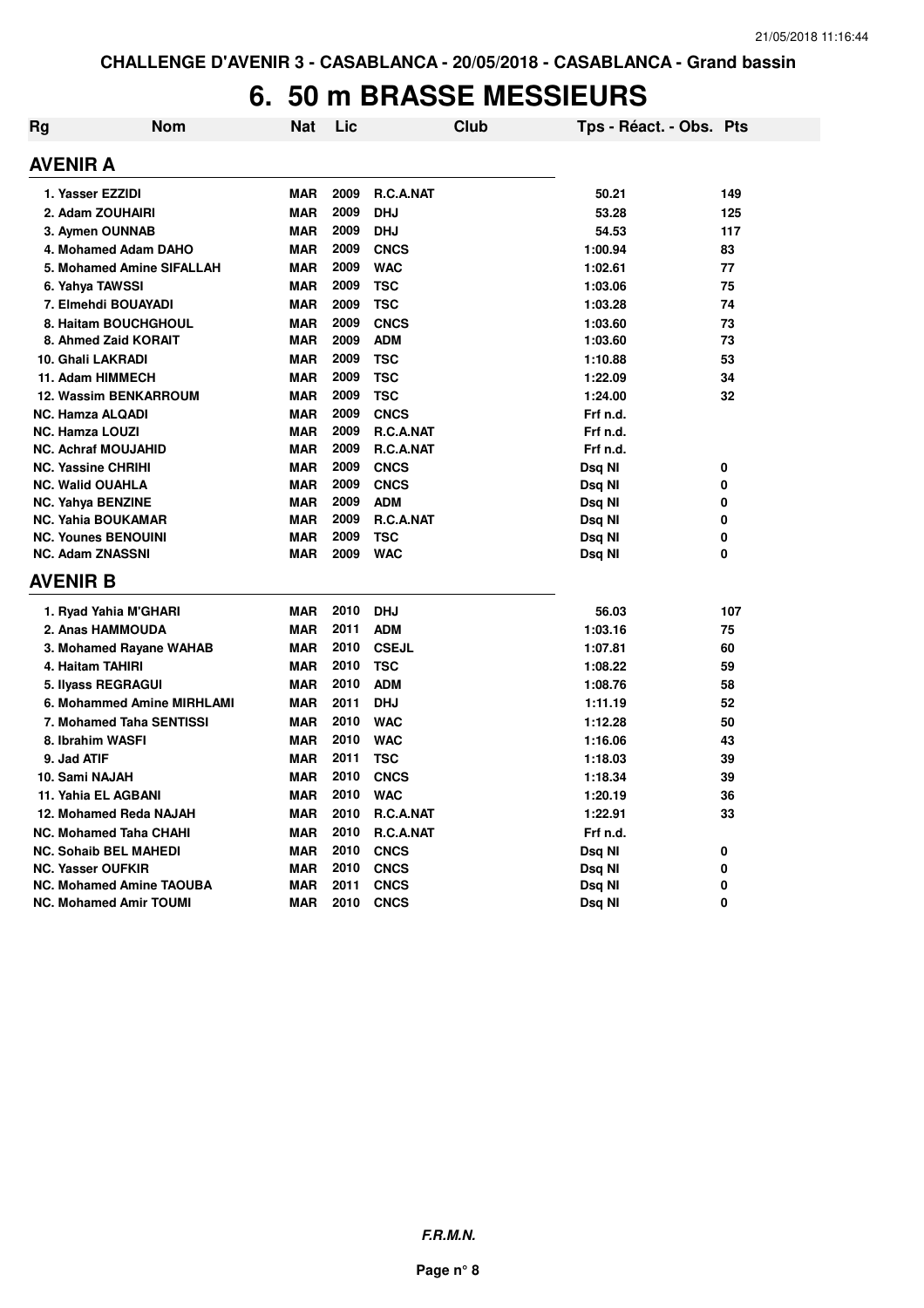# **7. 50 m DOS DAMES**

| Rg | <b>Nom</b>                  | <b>Nat</b> | Lic  | Club        | Tps - Réact. - Obs. Pts |     |
|----|-----------------------------|------------|------|-------------|-------------------------|-----|
|    | AVENIR A                    |            |      |             |                         |     |
|    | 1. Douae MORTAJI            | <b>MAR</b> | 2009 | <b>DHJ</b>  | 55.88                   | 113 |
|    | 2. Maroua CHEMMAOUI         | <b>MAR</b> | 2009 | <b>CNCS</b> | 57.23                   | 105 |
|    | 3. Basma BOUAKIL EL IDRISSI | <b>MAR</b> | 2009 | <b>CNCS</b> | 57.73                   | 103 |
|    | 4. Alae FENNICH             | <b>MAR</b> | 2009 | R.C.A.NAT   | 1:00.46                 | 89  |
|    | 5. Ghita SLIM               | <b>MAR</b> | 2009 | R.C.A.NAT   | 1:00.86                 | 87  |
|    | 6. Marwa EL KOURCHI         | <b>MAR</b> | 2009 | <b>ADM</b>  | 1:02.94                 | 79  |
|    | 7. Fatimazahra RIDHI        | <b>MAR</b> | 2009 | R.C.A.NAT   | 1:06.00                 | 68  |
|    | 8. Safaa ATIA               | <b>MAR</b> | 2009 | <b>WAC</b>  | 1:07.36                 | 64  |
|    | 9. Fatimazahra BENJLIL      | <b>MAR</b> | 2009 | <b>CSE</b>  | 1:07.81                 | 63  |
|    | <b>10. Nihal BARGACH</b>    | <b>MAR</b> | 2009 | <b>CNCS</b> | 1:09.14                 | 59  |
|    | 11. Majida ASSEFFAR         | MAR        | 2009 | <b>ADM</b>  | 1:12.78                 | 51  |
|    | 12. Meriem BRINI            | <b>MAR</b> | 2009 | <b>WAC</b>  | 1:13.41                 | 50  |
|    | 13. Jannat MENGAOUI         | <b>MAR</b> | 2009 | <b>CNCS</b> | 1:16.56                 | 44  |
|    | <b>14. Rihab TARMOUSSI</b>  | <b>MAR</b> | 2009 | <b>ADM</b>  | 1:22.88                 | 34  |
|    | <b>14. Lina ZARAIDI</b>     | <b>MAR</b> | 2009 | <b>ADM</b>  | 1:22.88                 | 34  |
|    | <b>16. Malak GHAYOUB</b>    | <b>MAR</b> | 2009 | R.C.A.NAT   | 1:23.66                 | 33  |
|    | 17. Boutaina BIJOUAN        | <b>MAR</b> | 2009 | <b>CNCS</b> | 1:24.06                 | 33  |
|    | <b>18. Sara MSALLEK</b>     | <b>MAR</b> | 2009 | <b>CSE</b>  | 1:29.73                 | 27  |
|    | <b>19. Rim ELKHAYAT</b>     | MAR        | 2009 | <b>CNCS</b> | 1:31.44                 | 25  |
|    | <b>NC. Safaa OUAKHIR</b>    | <b>MAR</b> | 2009 | <b>CNCS</b> | Frf n.d.                |     |
|    | <b>NC. Aya ELHYANE</b>      | <b>MAR</b> | 2009 | <b>TSC</b>  | Dsq NI                  | 0   |
|    | AVENIR B                    |            |      |             |                         |     |
|    | 1. Ghita RIDA               | <b>MAR</b> | 2010 | <b>CNCS</b> | 1:00.41                 | 89  |
|    | 2. Mayssane YAHIA           | MAR        | 2011 | <b>DHJ</b>  | 1:02.00                 | 83  |
|    | 3. Malak JEBRI              | <b>MAR</b> | 2010 | R.C.A.NAT   | 1:09.25                 | 59  |
|    | 4. Yasmine ADERRAB          | <b>MAR</b> | 2010 | R.C.A.NAT   | 1:09.44                 | 59  |
|    | 4. Jannate FARESSE          | <b>MAR</b> | 2010 | R.C.A.NAT   | 1:09.44                 | 59  |
|    | 6. Yasmine EDDADSY          | <b>MAR</b> | 2011 | R.C.A.NAT   | 1:10.41                 | 56  |
|    | 7. Hiba ELIDRISSI           | <b>MAR</b> | 2010 | <b>WAC</b>  | 1:12.26                 | 52  |
|    | 8. Sarah BENHAYOUN SADAFI   | <b>MAR</b> | 2010 | <b>WAC</b>  | 1:15.07                 | 46  |
|    | 9. Tilelli BELHOCINE        | MAR        | 2011 | <b>WAC</b>  | 1:16.03                 | 45  |
|    | 10. Aicha OUADDI            | MAR        | 2011 | <b>WAC</b>  | 1:17.38                 | 42  |
|    | 11. Israe ELADDAOUI         | <b>MAR</b> | 2011 | <b>ADM</b>  | 1:21.14                 | 37  |
|    | 12. Israa HUIMAD            | <b>MAR</b> | 2011 | <b>ADM</b>  | 1:25.23                 | 32  |
|    | <b>13. Malak HABBOUBI</b>   | MAR        | 2010 | <b>CNCS</b> | 1:34.38                 | 23  |
|    | 14. Hiba FRANE              | <b>MAR</b> | 2011 | <b>CNCS</b> | 1:40.44                 | 19  |
|    | NC. Rihane RIAHI            | MAR        | 2010 | <b>CSE</b>  | Frf n.d.                |     |
|    | <b>NC. Iman NADIR</b>       | <b>MAR</b> | 2010 | <b>CSE</b>  | Frf n.d.                |     |
|    | <b>NC. Rita BADRE</b>       | <b>MAR</b> | 2011 | <b>CNCS</b> | Dsq NI                  | 0   |
|    | <b>NC. Nada BENTCHICHIA</b> | <b>MAR</b> | 2010 | <b>CSE</b>  | Dsq NI                  | 0   |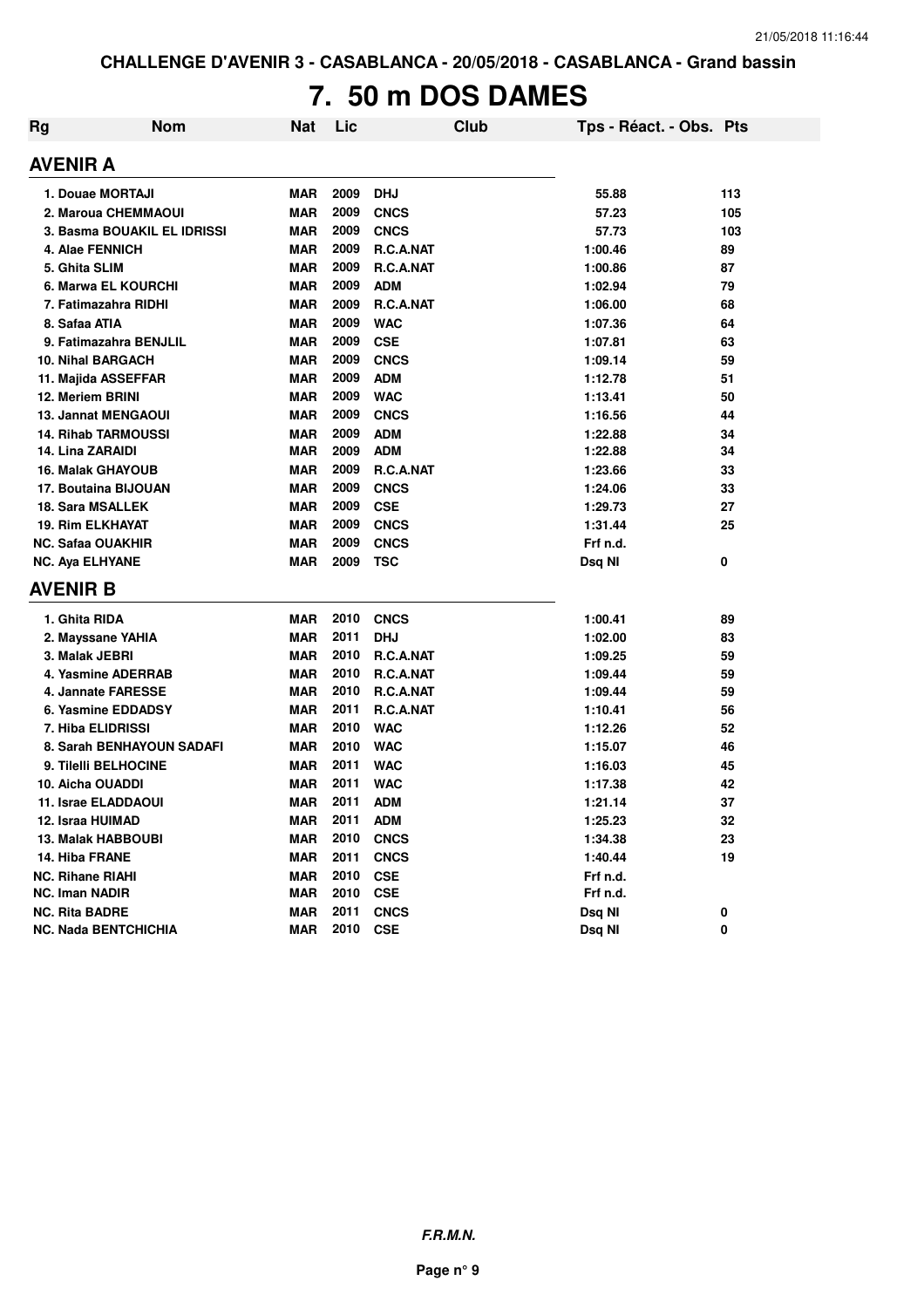# **8. 50 m DOS MESSIEURS**

| Rg | <b>Nom</b>                        | <b>Nat</b> | Lic  |                  | Club | Tps - Réact. - Obs. Pts |     |
|----|-----------------------------------|------------|------|------------------|------|-------------------------|-----|
|    | <b>AVENIR A</b>                   |            |      |                  |      |                         |     |
|    | 1. Abdullah Taher SERHIR          | MAR        | 2009 | <b>CNCS</b>      |      | 49.94                   | 111 |
|    | 2. Ahmed Yassine AFRIAD           | <b>MAR</b> | 2009 | <b>CSE</b>       |      | 58.55                   | 69  |
|    | <b>3. Ayoub CHBIHI EL WAHOUDI</b> | <b>MAR</b> | 2009 | <b>ADM</b>       |      | 59.16                   | 67  |
|    | 4. Adam ELMESKINI                 | <b>MAR</b> | 2009 | <b>CNCS</b>      |      | 1:01.60                 | 59  |
|    | 4. Yasser OUAKSSIM                | <b>MAR</b> | 2009 | <b>WAC</b>       |      | 1:01.60                 | 59  |
|    | 6. Mohammed Ziad KETTANI          | <b>MAR</b> | 2009 | <b>DHJ</b>       |      | 1:02.43                 | 57  |
|    | 7. Mohamed IIvas NACHIT           | <b>MAR</b> | 2009 | <b>ADM</b>       |      | 1:03.34                 | 54  |
|    | 8. Mohamed ENNAAMANI              | <b>MAR</b> | 2009 | <b>CSE</b>       |      | 1:04.25                 | 52  |
|    | 9. Walid OUAHLA                   | <b>MAR</b> | 2009 | <b>CNCS</b>      |      | 1:09.19                 | 41  |
|    | 10. Mustapha QUARMOUCHI           | <b>MAR</b> | 2009 | <b>ADM</b>       |      | 1:14.09                 | 34  |
|    | 11. Yassine BERRADA               | <b>MAR</b> | 2009 | <b>CSE</b>       |      | 1:14.92                 | 33  |
|    | <b>12. Ziad OUITASSANE</b>        | <b>MAR</b> | 2009 | <b>CSE</b>       |      | 1:16.16                 | 31  |
|    | 13. Mohamed Akram CHAFII          | <b>MAR</b> | 2009 | <b>CSEJL</b>     |      | 1:16.91                 | 30  |
|    | 14. Mohammed Reda CHOUAIT         | <b>MAR</b> | 2009 | <b>CSEJL</b>     |      | 1:20.97                 | 26  |
|    | <b>15. Mouad OUITASSANE</b>       | <b>MAR</b> | 2009 | <b>CSE</b>       |      | 1:21.81                 | 25  |
|    | <b>16. Moad ACHDINI</b>           | <b>MAR</b> | 2009 | <b>CSEJL</b>     |      | 1:26.05                 | 21  |
|    | 17. Hamza BERRADA                 | <b>MAR</b> | 2009 | <b>CSE</b>       |      | 1:32.31                 | 17  |
|    |                                   |            |      |                  |      |                         |     |
|    | <b>18. Souhail BENMANSOUR</b>     | <b>MAR</b> | 2009 | <b>R.C.A.NAT</b> |      | 1:45.31                 | 11  |
|    | 19. Aymen GHAYOUB                 | <b>MAR</b> | 2009 | R.C.A.NAT        |      | 1:45.40                 | 11  |
|    | <b>NC. Samy CHAJAI</b>            | <b>MAR</b> | 2009 | <b>ADM</b>       |      | Frf n.d.                |     |
|    | <b>NC. Rayane HARAKAT</b>         | <b>MAR</b> | 2009 | <b>CNCS</b>      |      | Frf n.d.                |     |
|    | <b>NC. Omar MOUNAIM</b>           | <b>MAR</b> | 2009 | <b>WAC</b>       |      | Frf n.d.                |     |
|    | <b>NC. Daoud NACIR</b>            | <b>MAR</b> | 2009 | <b>WAC</b>       |      | Frf n.d.                |     |
|    | <b>NC. Yahya OUAHMANE</b>         | <b>MAR</b> | 2009 | <b>CNCS</b>      |      | Dsq NI                  | 0   |
|    | <b>NC. Anas ALAOUI BALGHITI</b>   | <b>MAR</b> | 2009 | <b>ADM</b>       |      | Dsq NI                  | 0   |
|    | <b>AVENIR B</b>                   |            |      |                  |      |                         |     |
|    | 1. Ahmed Ali NAMLY                | <b>MAR</b> | 2010 | <b>CNCS</b>      |      | 53.56                   | 90  |
|    | 2. Ryad Yahia M'GHARI             | <b>MAR</b> | 2010 | <b>DHJ</b>       |      | 57.45                   | 73  |
|    | 3. Yahya RADELLAH                 | MAR        | 2010 | <b>CNCS</b>      |      | 59.83                   | 64  |
|    | 4. Mohammed Amine MIRHLAMI        | MAR        | 2011 | <b>DHJ</b>       |      | 1:02.22                 | 57  |
|    | 5. Anas KARAM                     | <b>MAR</b> | 2010 | <b>CSEJL</b>     |      | 1:04.82                 | 51  |
|    | 6. Yahya AKKAR                    | <b>MAR</b> | 2010 | <b>ADM</b>       |      | 1:06.94                 | 46  |
|    | 7. Mohamed Amir NOUARA            | <b>MAR</b> | 2010 | <b>ADM</b>       |      | 1:07.14                 | 45  |
|    | 8. Rayane STATI                   | <b>MAR</b> | 2010 | <b>ADM</b>       |      | 1:07.86                 | 44  |
|    | 9. Adnane BELAIDI                 | <b>MAR</b> | 2010 | <b>CSE</b>       |      | 1:07.88                 | 44  |
|    | 10. Adam BCHIRI                   | <b>MAR</b> | 2010 | <b>ADM</b>       |      | 1:09.30                 | 41  |
|    | 11. Mohammed EL BOURNI DRIOUAK    | MAR        | 2010 | <b>WAC</b>       |      | 1:09.63                 | 41  |
|    | 12. Ghali LARAKI                  | <b>MAR</b> | 2010 | <b>ADM</b>       |      | 1:12.92                 | 35  |
|    | 13. Zayd MASSAOUI                 | MAR        | 2010 | <b>CNCS</b>      |      | 1:16.59                 | 30  |
|    | <b>14. Ayoub BOUKCEM</b>          | MAR        | 2010 | <b>CNCS</b>      |      | 1:17.95                 | 29  |
|    | 15. Mohamed Rayane WAHAB          | <b>MAR</b> | 2010 | <b>CSEJL</b>     |      | 1:20.69                 | 26  |
|    | 16. Mohamed Mehdi MEDAGHRI ALAOUI | <b>MAR</b> | 2011 | <b>CNCS</b>      |      | 1:24.56                 | 22  |
|    | 17. Reda Mohamed TRACHEN          | MAR        | 2011 | <b>CNCS</b>      |      | 1:26.00                 | 21  |
|    | <b>18. Anas HASSANINE</b>         | <b>MAR</b> | 2010 |                  |      |                         |     |
|    |                                   |            |      | <b>ADM</b>       |      | 1:29.55                 | 19  |
|    | 19. Walid BELALI                  | <b>MAR</b> | 2010 | <b>ADM</b>       |      | 1:51.36                 | 10  |
|    | NC. Ali ELYOUSFI                  | <b>MAR</b> | 2011 | <b>ADM</b>       |      | Frf n.d.                |     |
|    | NC. Abdelkarim ENNOUINI           | <b>MAR</b> | 2010 | R.C.A.NAT        |      | Frf n.d.                |     |
|    | <b>NC. Nael BOURAHLA</b>          | <b>MAR</b> | 2010 | <b>WAC</b>       |      | Dsq FD                  | 0   |
|    | NC. Anas MENBEH                   | <b>MAR</b> | 2011 | <b>CNCS</b>      |      | Dsq NI                  | 0   |
|    | NC. Karim MOUNAHID                | MAR        | 2010 | <b>CNCS</b>      |      | Dsq NI                  | 0   |
|    | <b>NC. Rayyane SABER</b>          | MAR        | 2010 | <b>ADM</b>       |      | Dsq NI                  | 0   |
|    | <b>NC. Mohamed Adam ZARAIDI</b>   | <b>MAR</b> | 2011 | <b>ADM</b>       |      | Dsq NI                  | 0   |
|    | <b>NC. Zayd AGUEZZALE</b>         | <b>MAR</b> | 2010 | <b>WAC</b>       |      | Dsq NI                  | 0   |
|    | NC. Taha EL AGBANI                | <b>MAR</b> | 2011 | <b>WAC</b>       |      | Dsq NI                  | 0   |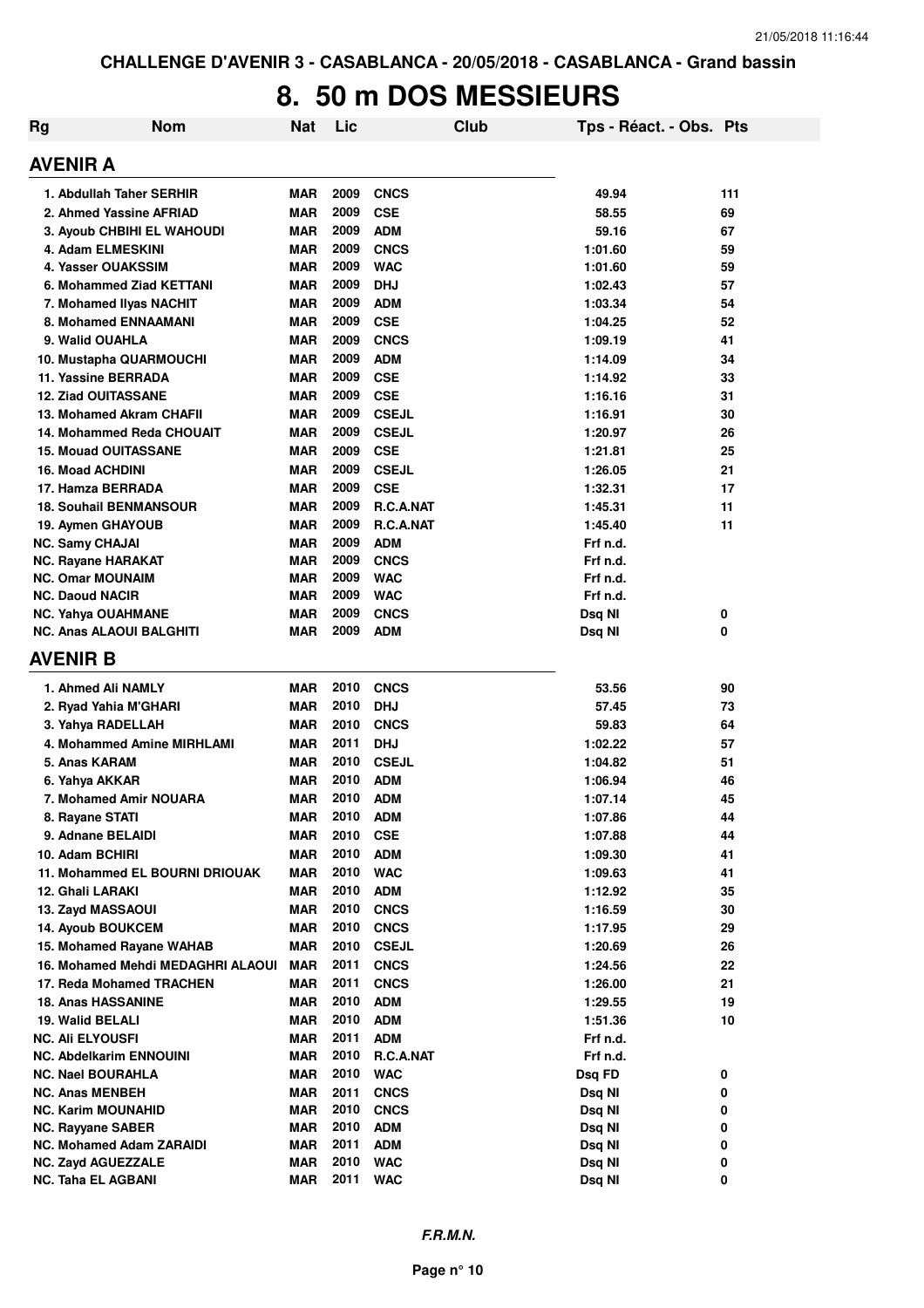# **9. 4 x 50 m NAGE LIBRE DAMES**

| Rg | <b>Nom</b>                             | Nat        | Lic  |             | <b>Club</b> | Tps - Réact. - Obs. Pts |     |
|----|----------------------------------------|------------|------|-------------|-------------|-------------------------|-----|
|    | AVENIR A                               |            |      |             |             |                         |     |
|    | 1. Kenza ABDALLAH                      | MAR        | 2009 | <b>WAC</b>  |             | 3:04.38                 | 151 |
|    | Safaa ATIA                             | <b>MAR</b> | 2009 | <b>WAC</b>  |             |                         | 151 |
|    | <b>Hiba ENNHAILI</b>                   | <b>MAR</b> | 2009 | <b>WAC</b>  |             |                         | 151 |
|    | <b>Tiwinas BELHOCINE</b>               | <b>MAR</b> | 2009 | <b>WAC</b>  |             |                         | 151 |
|    | 2. Alae FENNICH                        | <b>MAR</b> | 2009 | R.C.A.NAT   |             | 3:19.89                 | 118 |
|    | <b>Ghita SLIM</b>                      | <b>MAR</b> | 2009 | R.C.A.NAT   |             |                         | 118 |
|    | <b>Aya FENNICH</b>                     | <b>MAR</b> | 2009 | R.C.A.NAT   |             |                         | 118 |
|    | Roaya MAHLI                            | <b>MAR</b> | 2009 | R.C.A.NAT   |             |                         | 118 |
|    | 3. Nihal BARGACH                       | <b>MAR</b> | 2009 | <b>CNCS</b> |             | 3:28.53                 | 104 |
|    | <b>Oumnia TAIS</b>                     | <b>MAR</b> | 2009 | <b>CNCS</b> |             |                         | 104 |
|    | <b>Maroua CHEMMAOUI</b>                | <b>MAR</b> | 2009 | <b>CNCS</b> |             |                         | 104 |
|    | <b>Basma BOUAKIL EL IDRISSI</b>        | <b>MAR</b> | 2009 | <b>CNCS</b> |             |                         | 104 |
|    | 4. Hiba KHALLAD                        | <b>MAR</b> | 2009 | <b>TSC</b>  |             | 3:32.05                 | 99  |
|    | Aya ELHYANE                            | <b>MAR</b> | 2009 | <b>TSC</b>  |             |                         | 99  |
|    | <b>Soundos ATYA</b>                    | <b>MAR</b> | 2009 | <b>TSC</b>  |             |                         | 99  |
|    | Hajar KASSI                            | <b>MAR</b> | 2009 | <b>TSC</b>  |             |                         | 99  |
|    | 5. Aicha CHAHID                        | <b>MAR</b> | 2009 | <b>ADM</b>  |             | 4:26.26                 | 50  |
|    | <b>Majida ASSEFFAR</b>                 | <b>MAR</b> | 2009 | <b>ADM</b>  |             |                         | 50  |
|    | <b>Aya KHOUDRI</b>                     | <b>MAR</b> | 2009 | <b>ADM</b>  |             |                         | 50  |
|    | <b>Marwa EL KOURCHI</b>                | <b>MAR</b> | 2009 | <b>ADM</b>  |             |                         | 50  |
|    | <b>AVENIR B</b>                        |            |      |             |             |                         |     |
|    | 1. Jannate FARESSE                     | <b>MAR</b> | 2010 | R.C.A.NAT   |             | 3:35.69                 | 94  |
|    | <b>Farah KOKODIL</b>                   | <b>MAR</b> | 2010 | R.C.A.NAT   |             |                         | 94  |
|    | <b>Fatimazahra DOUHA</b>               | <b>MAR</b> | 2010 | R.C.A.NAT   |             |                         | 94  |
|    | <b>Fatima Zahra GHILANE EL HASSANI</b> | <b>MAR</b> | 2010 | R.C.A.NAT   |             |                         | 94  |
|    | 2. Malak HABBOUBI                      | <b>MAR</b> | 2010 | <b>CNCS</b> |             | 4:14.50                 | 57  |
|    | <b>Rym HAIDA</b>                       | <b>MAR</b> | 2010 | <b>CNCS</b> |             |                         | 57  |
|    | <b>Zineb SABIR</b>                     | <b>MAR</b> | 2010 | <b>CNCS</b> |             |                         | 57  |
|    | Ghita RIDA                             | <b>MAR</b> | 2010 | <b>CNCS</b> |             |                         | 57  |
|    | <b>3. Hiba ELIDRISSI</b>               | <b>MAR</b> | 2010 | <b>WAC</b>  |             | 4:32.72                 | 46  |
|    | <b>Lamiaa MARHOUM</b>                  | <b>MAR</b> | 2010 | <b>WAC</b>  |             |                         | 46  |
|    | Aicha OUADDI                           | <b>MAR</b> | 2011 | <b>WAC</b>  |             |                         | 46  |
|    | <b>Tilelli BELHOCINE</b>               | <b>MAR</b> | 2011 | <b>WAC</b>  |             |                         | 46  |
|    | <b>NC. Aya BENSOUMMANE</b>             | <b>MAR</b> | 2011 | <b>ADM</b>  |             | Frf n.d.                |     |
|    | <b>Israe ELADDAOUI</b>                 | <b>MAR</b> | 2011 | <b>ADM</b>  |             |                         |     |
|    | <b>Israa HUIMAD</b>                    | <b>MAR</b> | 2011 | <b>ADM</b>  |             |                         |     |
|    | Khadija KORAIT                         | <b>MAR</b> | 2010 | <b>ADM</b>  |             |                         |     |
|    |                                        |            |      |             |             |                         |     |